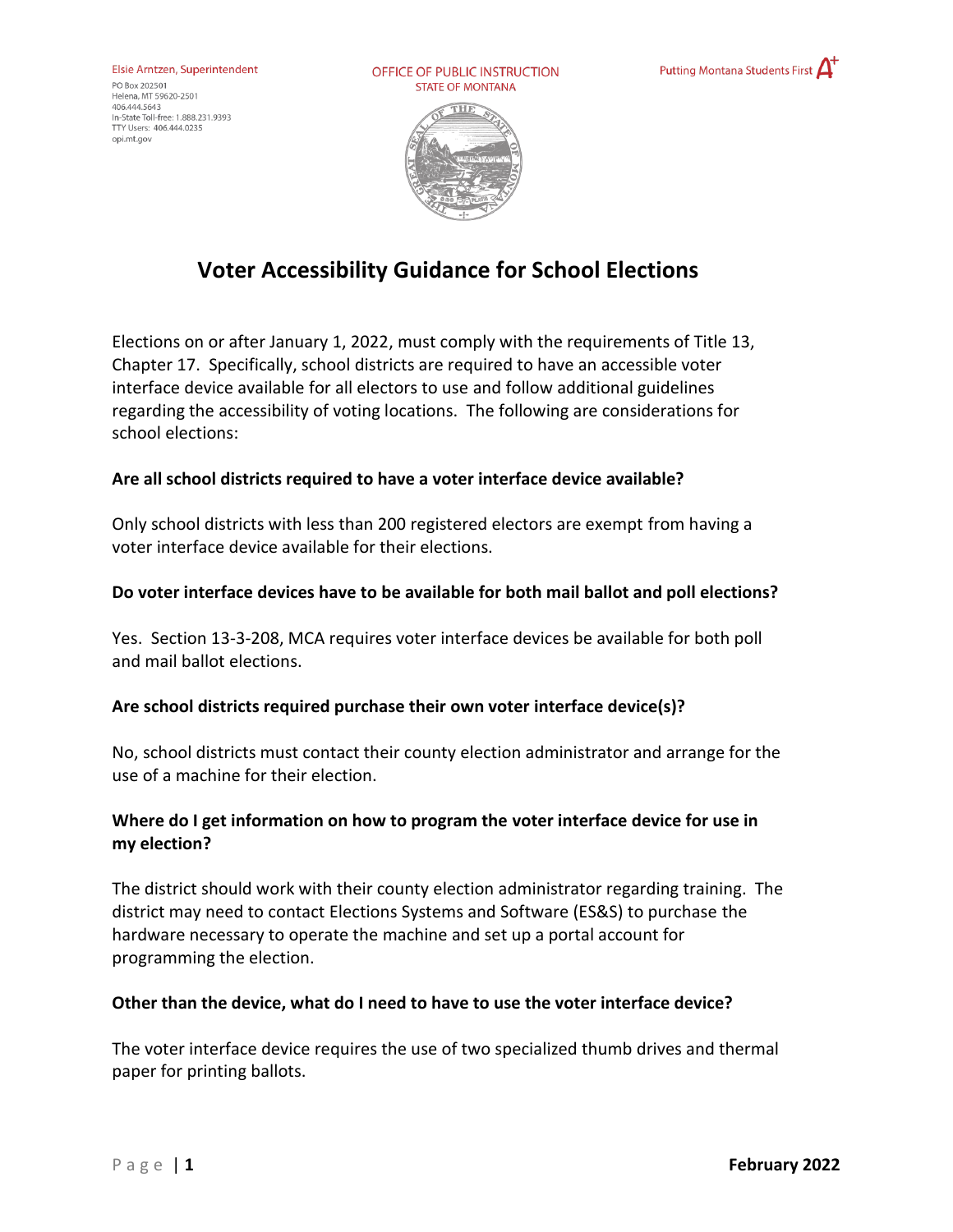# **Does the voter interface device store elector information or information on how an elector voted?**

No. The device is for ballot marking only. It does collect information on elector's using it, nor does it tally ballots. Once a ballot is printed, the information entered by the elector is no longer available on the device.

## **Where does the voter interface device need to be set up?**

For mail ballot elections the device should be set up at the election administrator's office or another location that offers comparable security and accessibility.

# **Does the voter interface device need to be set up in an accessible location? What if one is not available at the school?**

Yes, the device needs to be available in an accessible location. If one is not available at the school, the district should contact the county election office to see what options may be available.

## **How much space does the voter interface device require?**

The voter interface device should be set up so that any elector may use it independently and privately, including a physical barrier to ensure that the screen is blocked from the view of others.

## **Who may use the voter interface device?**

The voter interface device may be used by any elector who requests to use it. It does have features to allow a disabled elector to use it, but no elector who requests to use it should be denied.

# **We are thinking about running a special election over the summer. Do I need to have a voter interface device available for this election?**

Yes. Any election conducted after January 1, 2022, must have a voter interface device available.

# **We almost always cancel our elections by acclamation. Do I need to worry about setting up a voter interface device?**

Yes. Every school district will be required to create an account with ES&S (or through their county election office) to set up their election. To have a device programmed and ready for operation by the date ballots must be available for electors (not less than 20 days before the election), the district will have to set up their election in the ES&S portal not later than Friday, March 25, 2022 (the day after the end of regular candidate filing).